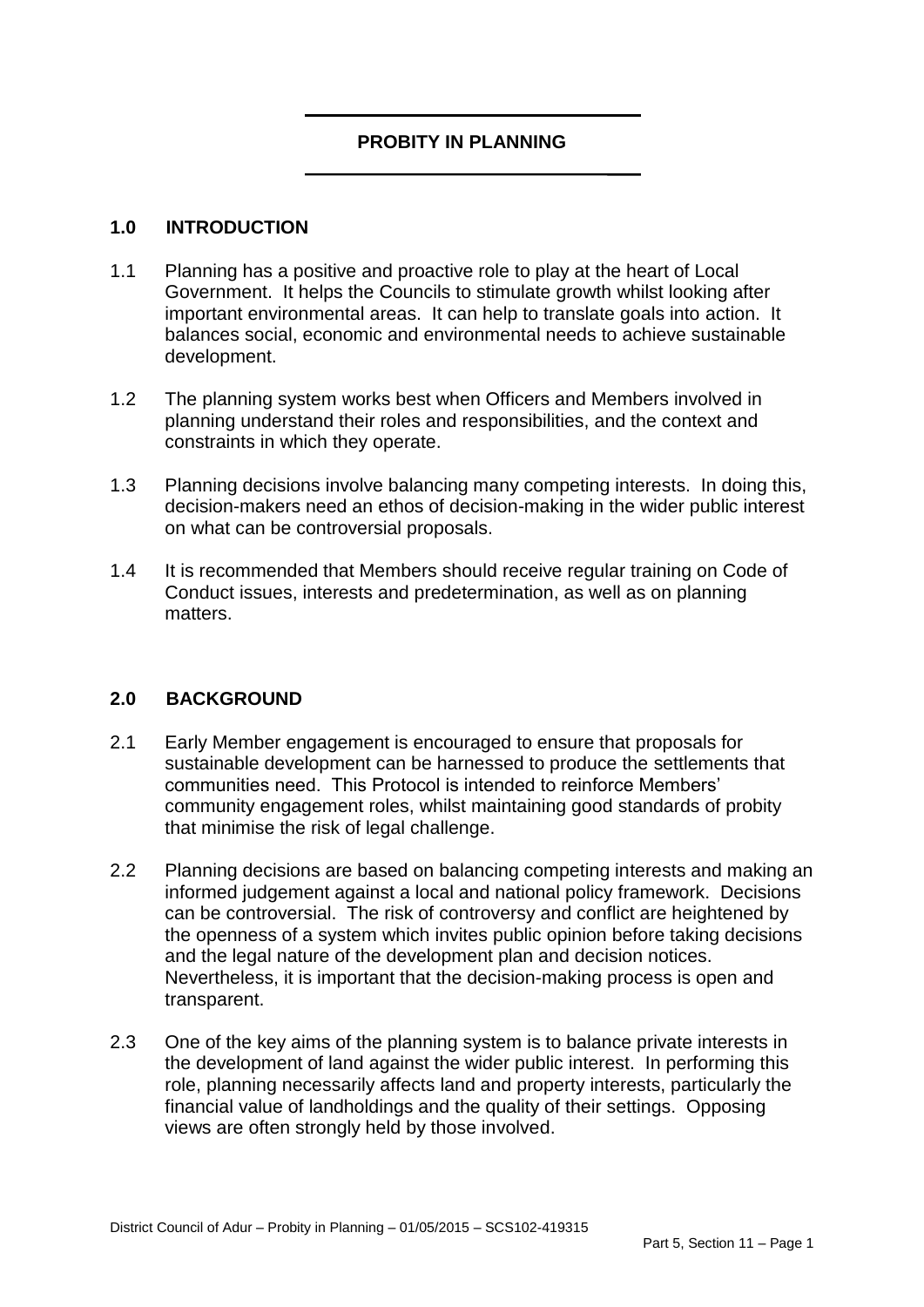- 2.4 Whilst Members must take account of these views, they should not favour any person, company, group or locality, nor put themselves in a position where they may appear to be doing so. It is important, therefore, that planning authorities make planning decisions affecting these interests openly, impartially, with sound judgement and for justifiable reasons.
- 2.5 The process should leave no grounds for suggesting that those participating in the decision were biased or that the decision itself was unlawful, irrational or procedurally improper.
- 2.6 This guidance is not intended to be prescriptive. Local circumstances may provide reasons for local variations of policy and practice. Every Council should regularly review the way in which it conducts its planning business.
- 2.7 This Protocol, which is based on the Local Government Association Probity in Planning Guidance, refers mainly to the actions of a Local Authority Planning Committee as the principal decision-making forum. However, the Council's governance and decision-making arrangements must be complied with and there are circumstances set out elsewhere in this Constitution which provide for, in some circumstances, Officer delegations and Full Council decisionmaking.
- 2.8 The Protocol applies equally to these alternative forms of decision-making.

### **3.0 THE GENERAL ROLE AND CONDUCT OF MEMBERS AND OFFICERS**

- 3.1 Members and Officers have different but complimentary roles. Both serve the public but Members are responsible to the Electorate, whilst Officers are responsible to the Council as a whole. Officers advise Members and the Council and carry out the Council's work. They are employed by the Council, not by individual Members. A successful relationship between Members and Officers will be based upon mutual trust, understanding and respect of each other's positions.
- 3.2 Both Members and Officers are guided by Codes of Conduct. The Localism Act 2011 sets out a duty for each Local Authority to promote and maintain high standards of conduct by Members and to adopt a Local Code of Conduct. The Codes of Conduct adopted by Worthing Borough Council and Adur District Council are consistent with the principles of selflessness, integrity, objectivity, accountability, openness, honesty and leadership.
- 3.3 The Codes of Conduct embrace the standards central to the preservation of an ethical approach to Council business, including the need to register and disclose interests, as well as appropriate relationships with other Members, Officers, and the public. Many Local Authorities have adopted their own, separate Codes relating specifically to planning, although Worthing Borough Council and Adur District Council have agreed to adopt the LGA Probity in Planning Guidance, which is summarised in this Protocol. This Protocol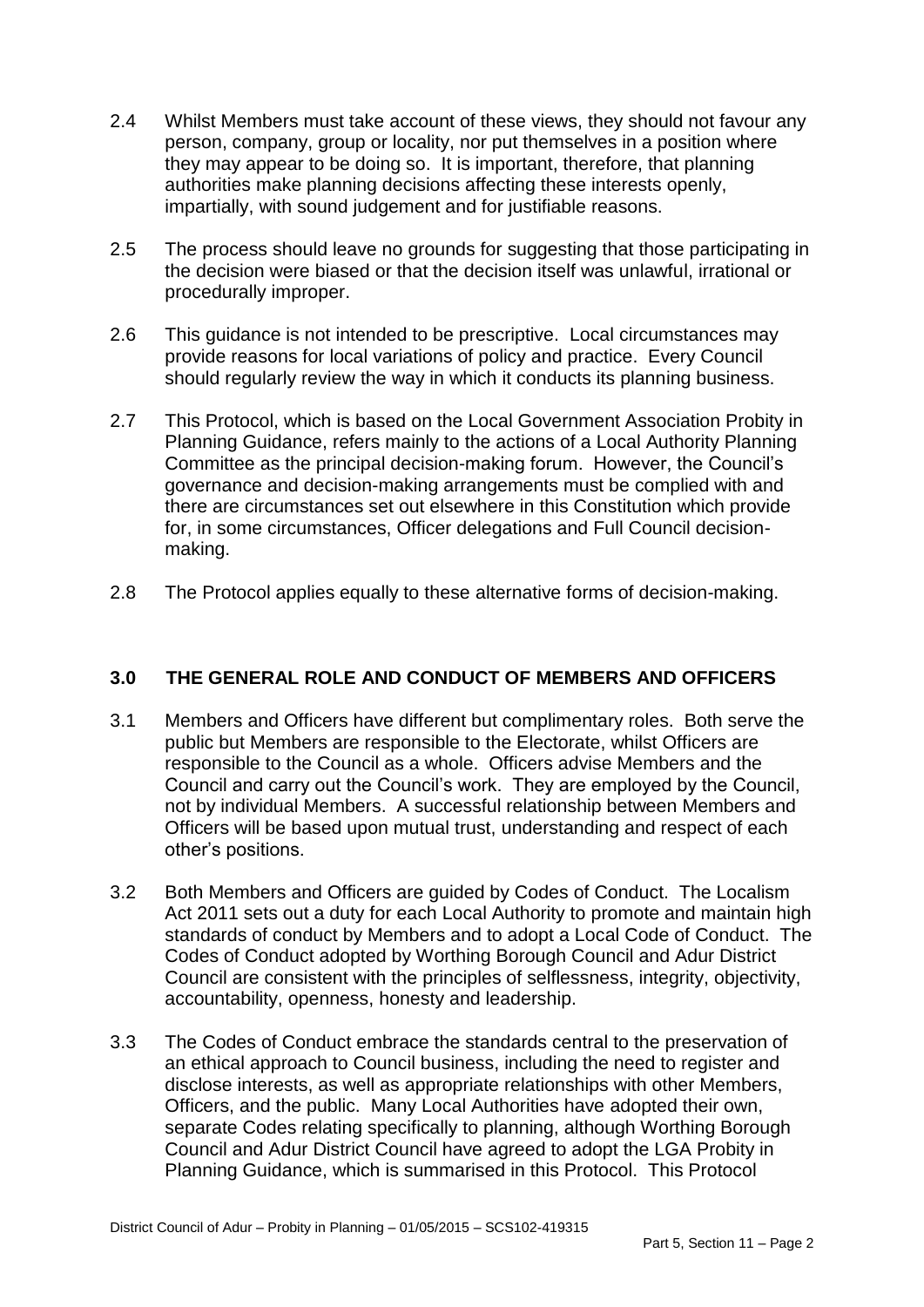should always be cross-referenced with the Council's substantive Code of Conduct.

- 3.4 Officers and Members must not act as agents for people pursuing planning matters within their Authority, even if they are not involved in the decisionmaking on it.
- 3.5 The determination of a Planning Application is a formal administrative process involving the application of national and local policies, reference to legislation and case law as well as rules of procedure, rights of appeal and an expectation that people will act reasonably and fairly. All involved should remember the possibility that an aggrieved party may seek a Judicial Review and/or complain to the Ombudsman on grounds of maladministration or a breach of the Council's Code of Conduct.

## **4.0 REGISTRATION AND DISCLOSURE OF INTERESTS**

- 4.1 The Localism Act 2011 places requirements on Members regarding the registration and disclosure of their pecuniary interests and the consequences for a Member taking part in consideration of an issue in the light of those interests. The definitions of disclosable pecuniary interests are set out in the Relevant Authorities (Disclosable Pecuniary Interests) Regulations 2012. A failure to register a disclosable pecuniary interest within 28 days of election or co-option or the provision of false or misleading information on registration, or participation in discussion or voting in a meeting on a matter in which a Member or Co-opted Member has a disclosable pecuniary interest, are criminal offences.
- 4.2 Advice should always be sought from the Council's Monitoring Officer in respect of disclosable pecuniary interests. Ultimately, however, responsibility for fulfilling the requirements rests with each Member.
- 4.3 The provisions of the Act seek to separate interests arising from the personal and private interests of a Member from those arising from the Member's wider public life. Members should think about how a reasonable member of the public, with full knowledge of all the relevant facts, would view the matter when considering whether the Member's involvement would be appropriate.
- 4.4 For information as to what interests need to be disclosed, reference should be made to the Council's Code of Conduct for Members. All disclosable interests should be registered under Register maintained by the Council's Monitoring Officer and made available to the public. Members should also disclose that interest orally at the Committee Meeting when it relates to an item under discussion.
- 4.5 A Member must provide the Monitoring Officer with written details of relevant interests within 28 days of their election or appointment to office. Any changes to those interests must similarly be notified within 28 days of the Member becoming aware of such changes.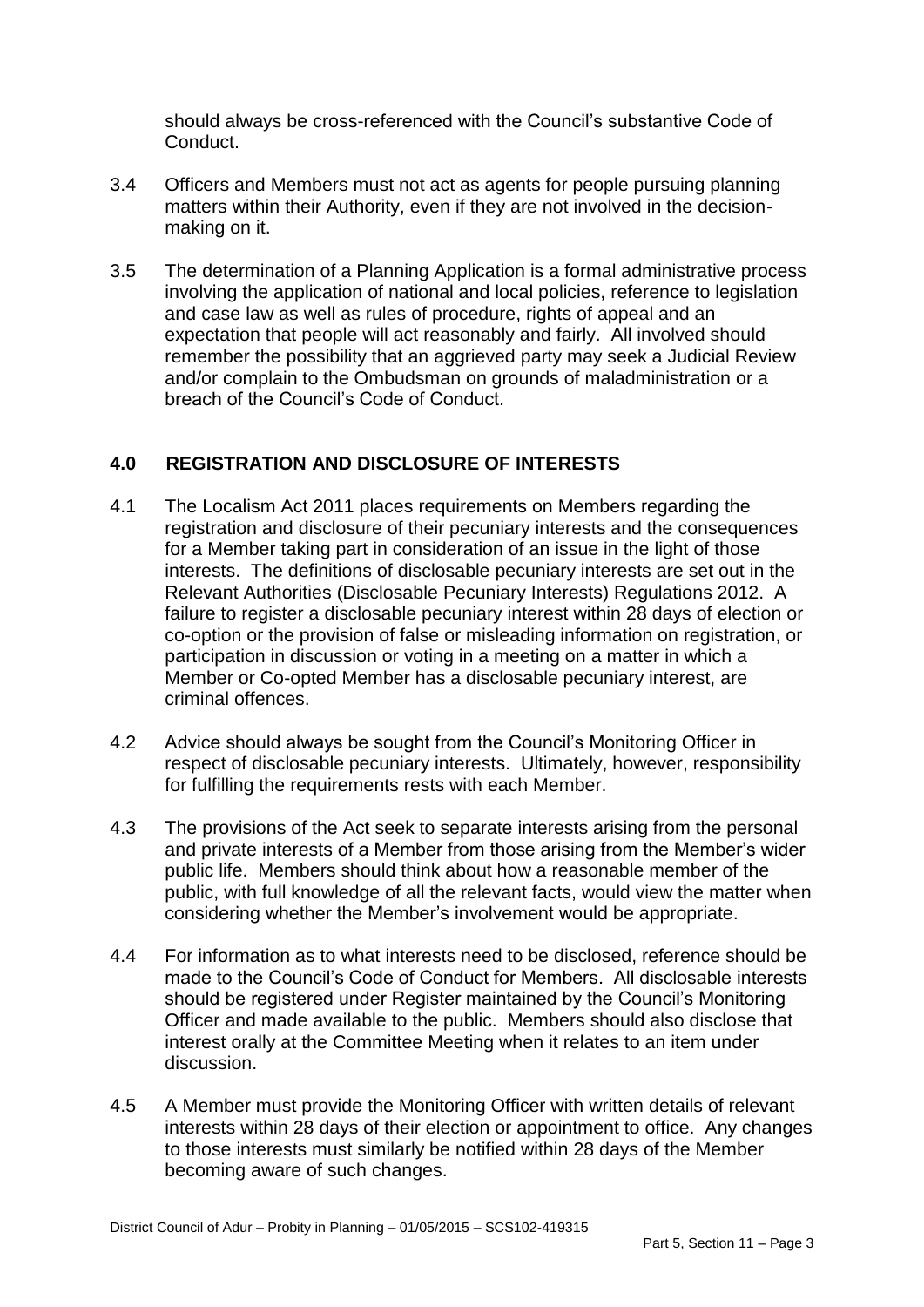- 4.6 A disclosable pecuniary interest relating to an item under discussion requires the withdrawal of the Member from the Committee. In certain circumstances, a dispensation can be sought from the appropriate body or Officer to take part in that particular item of business, but further advice should be sought from the Council's Monitoring Officer.
- 4.7 If a Member has a (non-pecuniary) personal interest, he or she should disclose that interest, but then may speak and vote on that particular item. This includes being a member of an outside body; mere membership of another body does not constitute an interest requiring such a prohibition.
- 4.8 It is always best to identify a potential interest early on. If a Member thinks that they may have an interest in a particular matter to be discussed at Planning Committee, he or she should raise this with the Council's Monitoring Officer as soon as possible.

## **5.0 PREDISPOSITION, PREDETERMINATION OR BIAS**

- 5.1 Members of the Planning Committee (or Full Council when the Local Plan is being considered) need to avoid any appearance of bias or of having predetermined their views before taking a decision on a planning application or on planning policies. The Courts have sought to distinguish between situations which involve predetermination or bias on the one hand and predisposition on the other. The former is indicative of a 'closed mind' approach and likely to leave the Committee's decision susceptible to challenge by Judicial Review.
- 5.2 Clearly expressing an intention to vote in a particular way before a meeting (predetermination) is different from where a Member makes it clear they are willing to listen to all the considerations presented at the Committee before deciding on how to vote (predisposition). The latter is acceptable; the former is not and may result in a Court quashing such planning decisions.
- 5.3 Section 25 Localism Act 2011 also provides that a Member should not be regarded as having a closed mind simply because they previously did or said something that, directly or indirectly, indicated what view they might take in relation to a particular matter.
- 5.4 This reflects the common law position that a Member may be predisposed on a matter before it comes to Committee, provided they remain open to listening to all the arguments and changing their minds in light of all the information presented at the meeting. Nevertheless, a Member in this position will always be judged against an objective test of whether the reasonable onlooker, with knowledge of the relevant facts, would consider that the Member was biased.
- 5.5 If a Member has predetermined their position, they should withdraw from being a Member of the decision-making body for that matter. This would apply to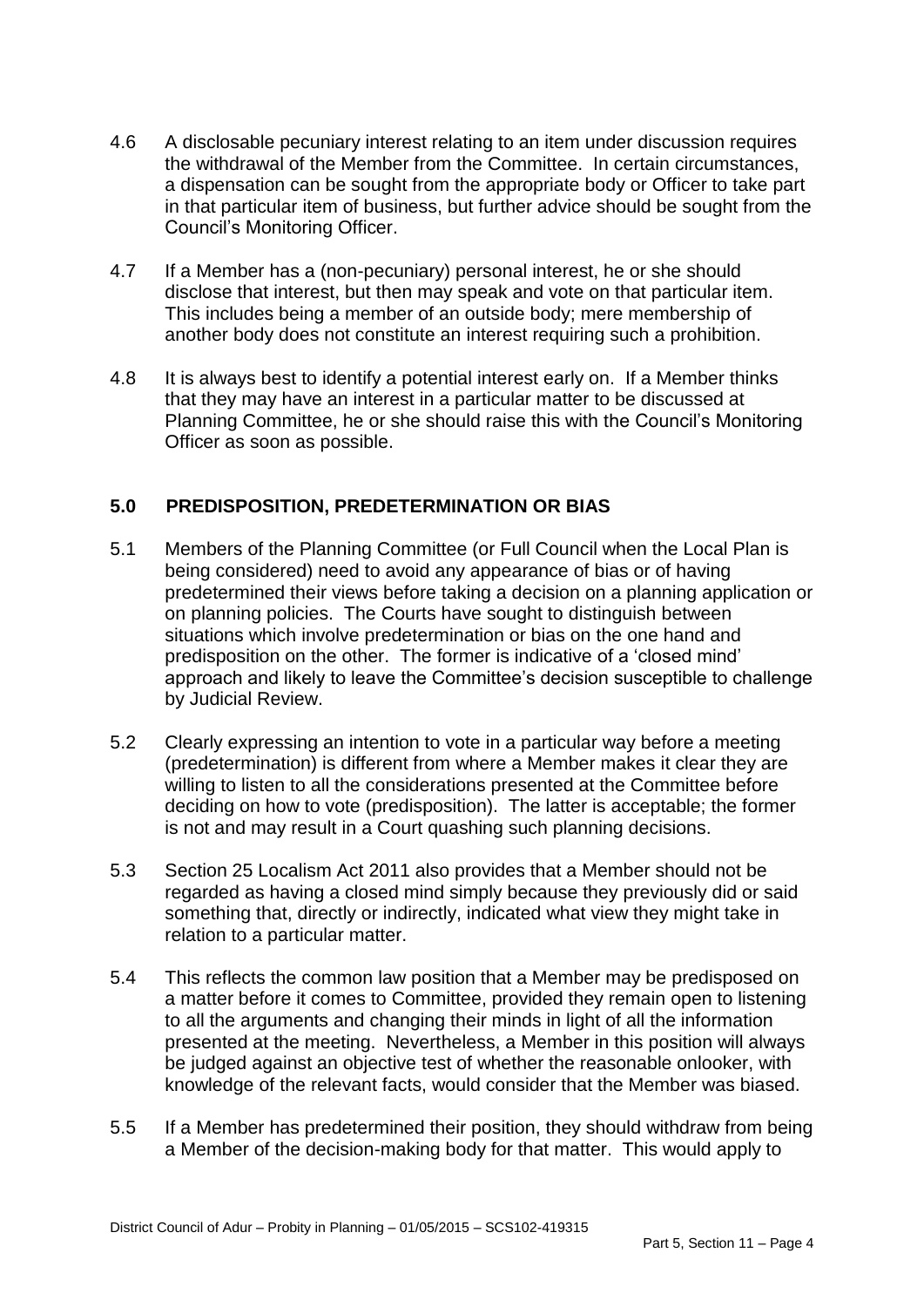any Member of the Planning Committee who wanted to speak for or against a proposal as a campaigner.

5.6 The Councils have an Executive Member responsible within their portfolio for development and planning. This Member is able to be a Member of the Planning Committee. Leading Members of a Local Authority who have participated in the development of planning policies and proposals, need not and should not, on that ground and in the interests of the good conduct of the business, normally exclude themselves from decision-making Committees.

### **6.0 DEVELOPMENT PROPOSALS SUBMITTED BY MEMBERS AND OFFICERS AND COUNCIL DEVELOPMENT**

- 6.1 Proposals submitted by serving and former Members, Officers and their close associates and relatives can easily give rise to suspicions of impropriety. Proposals could be planning applications or Local Plan proposals.
- 6.2 Such proposals must be handled in a way that gives no grounds for accusations of favouritism. Any local planning protocol or code of good practice should address the following points in relation to proposals submitted by Members and Planning Officers:-
	- If they submit their own proposal to the Authority they should play no part in its consideration;
	- A system should be devised to identify and manage such proposals;
	- The Council's Monitoring Officer should be informed of such proposals;
	- Such proposals should be reported to the Planning Committee and not dealt with by Officers under delegated powers.
- 6.3 A Member would undoubtedly have a disclosable pecuniary interest in their own application and should not participate in its consideration. They do have the same rights as any applicant in seeking to explain their proposal to an Officer, but the Member, as applicant, should also not seek to improperly influence the decision.
- 6.4 Proposals for a Council's own development should be treated with the same transparency and impartiality as those of private developers.

## **7.0 LOBBYING OF AND BY MEMBERS**

7.1 Lobbying is a normal part of the planning process. Those who may be affected by a planning decision, whether through an application, a site allocation in a development plan, or an emerging policy, will often seek to influence it through an approach to their Ward Member or to a Member of the Planning Committee.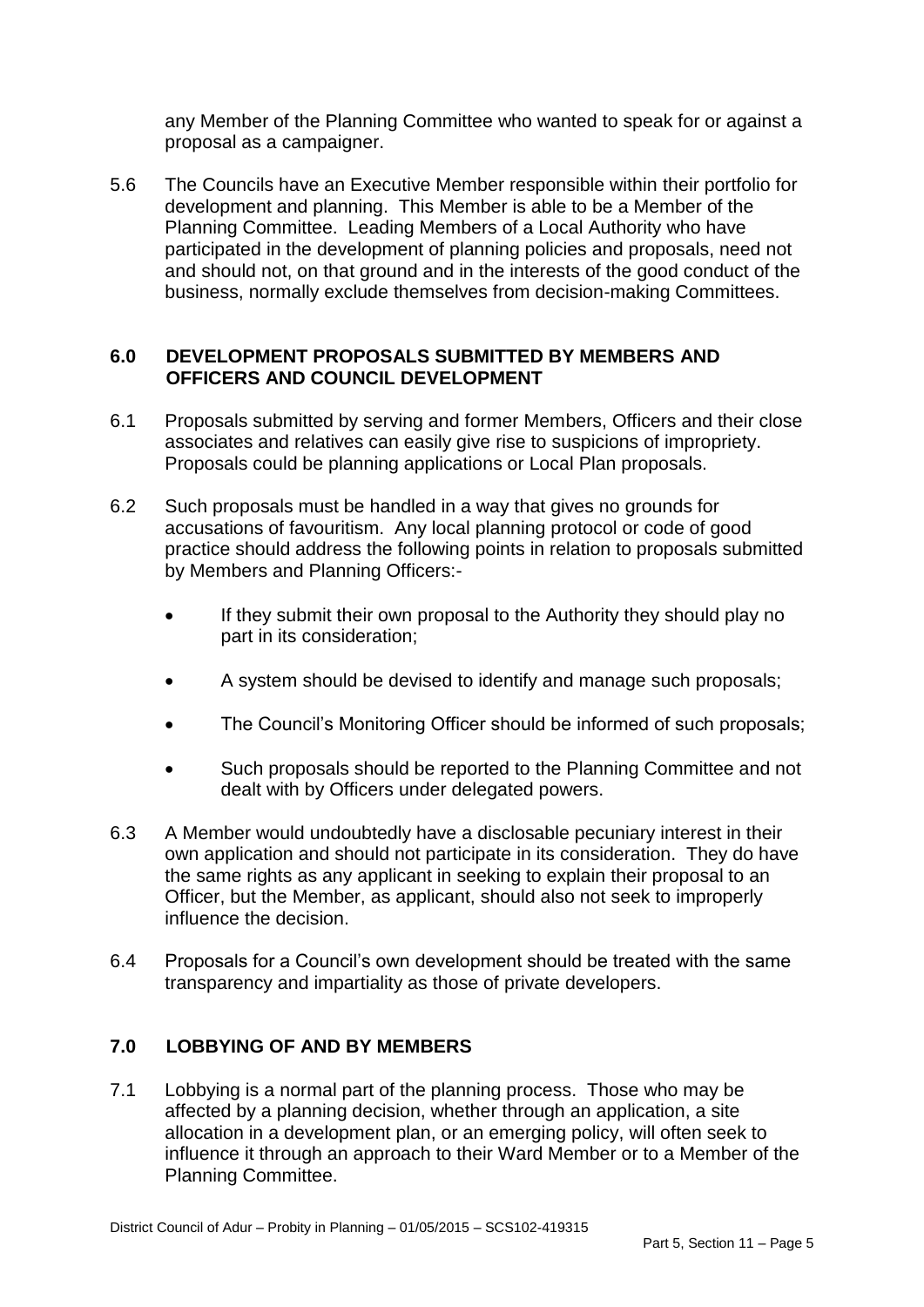- 7.2 Lobbying, however, can lead to the impartiality and integrity of a Member being called into question, unless care and common sense is exercised by all the parties involved.
- 7.3 Whilst the common law permits predisposition, it remains good practice that when being lobbied, Members (and particularly Members of the Planning Committee) should try to take care about expressing an opinion that may be taken as indicating that they have already made up their mind on the issue before they have been exposed to all the evidence and arguments. In such situations, they could restrict themselves to giving advice about the process and what can and can't be taken into account.
- 7.4 Members can raise issues which have been raised by their constituents, with Officers. If Members do express an opinion to objectors or supporters, it is good practice that they make it clear that they will only be in a position to take a final decision after having heard all the relevant arguments and taken into account all relevant material and planning considerations at Committee.
- 7.5 If any Member, whether or not a Planning Committee Member, speaks on behalf of a lobby group at the decision-making Committee, they would be well advised to withdraw once any public or Board Member speaking opportunities had been completed, in order to counter any suggestion that Members of the Committee may have been influenced by their continuing presence.
- 7.6 It is sometimes difficult to get the balance right between the duty to be an active local representative and the requirement when taking decisions on planning matters to take account of all arguments in an open-minded way. However, it cannot be stressed too strongly, that the striking of this balance is, ultimately, the responsibility of the individual Member. Further specific issues relating to lobbying are as follows:-
	- Planning decisions cannot be made on a party political basis in response to lobbying; the use of political whips to seek to influence the outcome of a planning application is likely to be regarded as maladministration.
	- Planning Committee or Local Plan Steering Group Members should in general avoid organising support for or against planning application, and avoid lobbying other Members. Members should not put pressure on Officers for a particular recommendation or decision, and should not do anything which compromises, or is likely to compromise, the Officers' impartiality or professional integrity.
	- Call-in procedures, whereby Members can require a proposal that would normally be determined under the delegated authority to be called in for determination by the Planning Committee, should require the reasons for call-in to be recorded in writing and to refer solely to matters of material planning concern.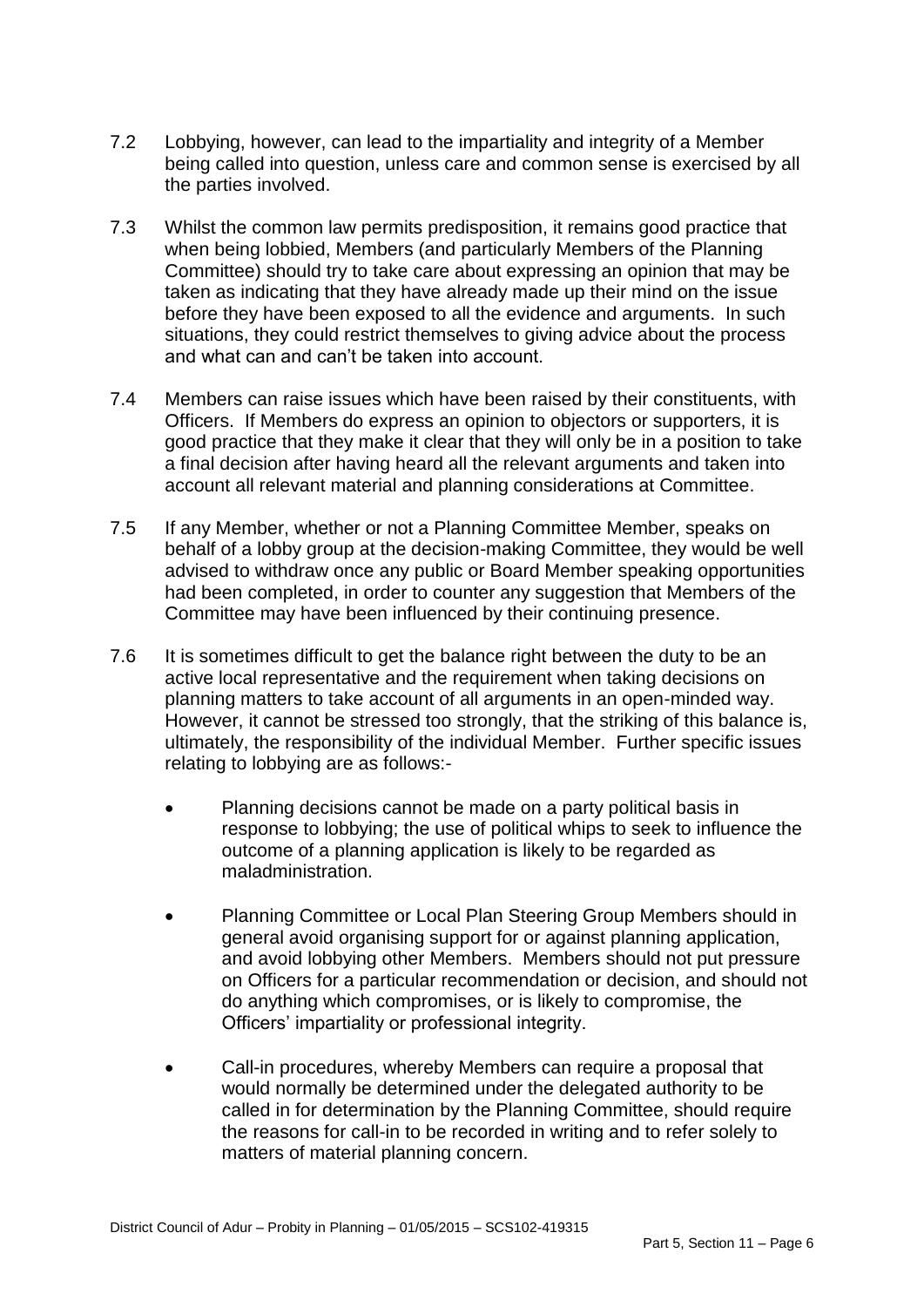7.7 As previously outlined, Members must always be mindful of their responsibilities and duties under their local Codes of Conduct. These responsibilities and duties apply equally to matters of lobbying as they do to the other issues of probity explored elsewhere in this Protocol.

## **8.0 PRE-APPLICATION DISCUSSIONS**

- 8.1 Pre-application discussions between a potential applicant and a Member can benefit both parties and are encouraged. However, it would be easy for such discussions to become, or be seen by objectors to become, part of a lobbying process on the part of the applicant.
- 8.2 The Localism Act has given Members much more freedom to engage in preapplication discussions. Nevertheless, in order to avoid perceptions that Members might have fettered their discretion, such discussions should take place within clear, published guidelines.
- 8.3 The following guidelines should be adhered to:-
	- Clarity at the outset that the discussions will not bind a Council to making a particular decision and that any views expressed are personal and provisional. By the very nature of such meetings not all relevant information may be at hand, nor will formal consultations with interested parties have taken place.
	- An acknowledgement that consistent advice should be given by Officers based upon the development plan and material planning considerations.
	- Officers should be present with Members in pre-application meetings. Members should avoid giving separate advice on the development plan or material considerations as they may not be aware of all the issues at an early stage. Neither should they become drawn into any negotiations, which should be done by Officers (keeping interested Members up to date) to ensure that the Authority's position is coordinated.
	- Confirmation that a written note should be made of all meetings. An Officer should make the arrangements for such meetings, attend and write notes. A note should also be taken of any phone conversations, and relevant emails recorded for the file. Notes should record issues raised and advice given. The note should be placed on the file as a public record. If there is a legitimate reason for confidentiality regarding a proposal, a note of the non-confidential issues raised or advice given can still normally be placed on the file to reassure others not party to the discussion.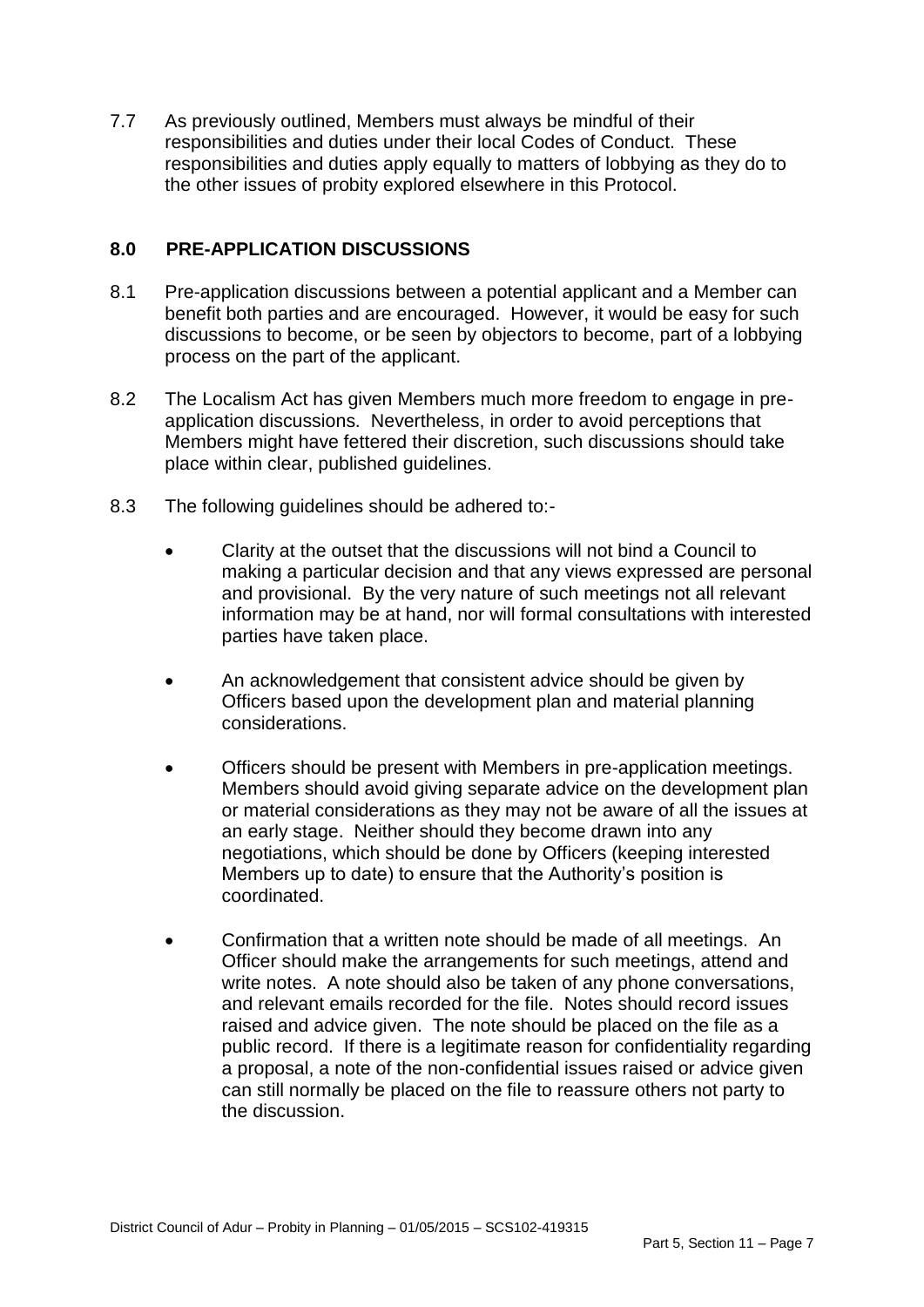- A commitment that care will be taken to ensure that advice is impartial, otherwise the subsequent report or recommendation to Committee could appear to be advocacy.
- The scale of proposals to which these guidelines would apply. Members talk regularly to constituents to gauge their views on matters of local concern.

# **9.0 OFFICER REPORTS TO COMMITTEE**

- 9.1 As a result of decisions made by the Courts and Ombudsman, Officer reports on planning applications must have regard to the following:-
	- Reports should be accurate and should include the substance of any objections and other responses received to the consultation.
	- Relevant information should include a clear assessment against the relevant development plan policies, relevant parts of the National Planning Policy Framework, any local finance considerations, and any other material planning considerations.
	- Reports should have a written recommendation for a decision to be made.
	- Reports should contain technical appraisals which clearly justify the recommendation.
	- If the report's recommendation is contrary to the provisions of the development plan, the material considerations which justify the departure must be clearly stated. Failure to do so may constitute maladministration or give rise to a Judicial Review challenge on the grounds that the decision was not taken in accordance with the provisions of the development plan and the Council's statutory duty under Section 38A of the Planning and Compensation Act 2004 and Section 70 of the Town and Country Planning Act 1990.
	- Any oral updates or changes to the report should be recorded.

### **10.0 PUBLIC SPEAKING AT PLANNING COMMITTEES**

10.1 Reference is made to the Protocol on Public Speaking at the Planning Committee, to be found within Part 5 of the Constitution.

### **11.0 DECISIONS WHICH DIFFER FROM A RECOMMENDATION**

11.1 The law requires that decisions should be taken in accordance with the development plan, unless material considerations indicate otherwise. This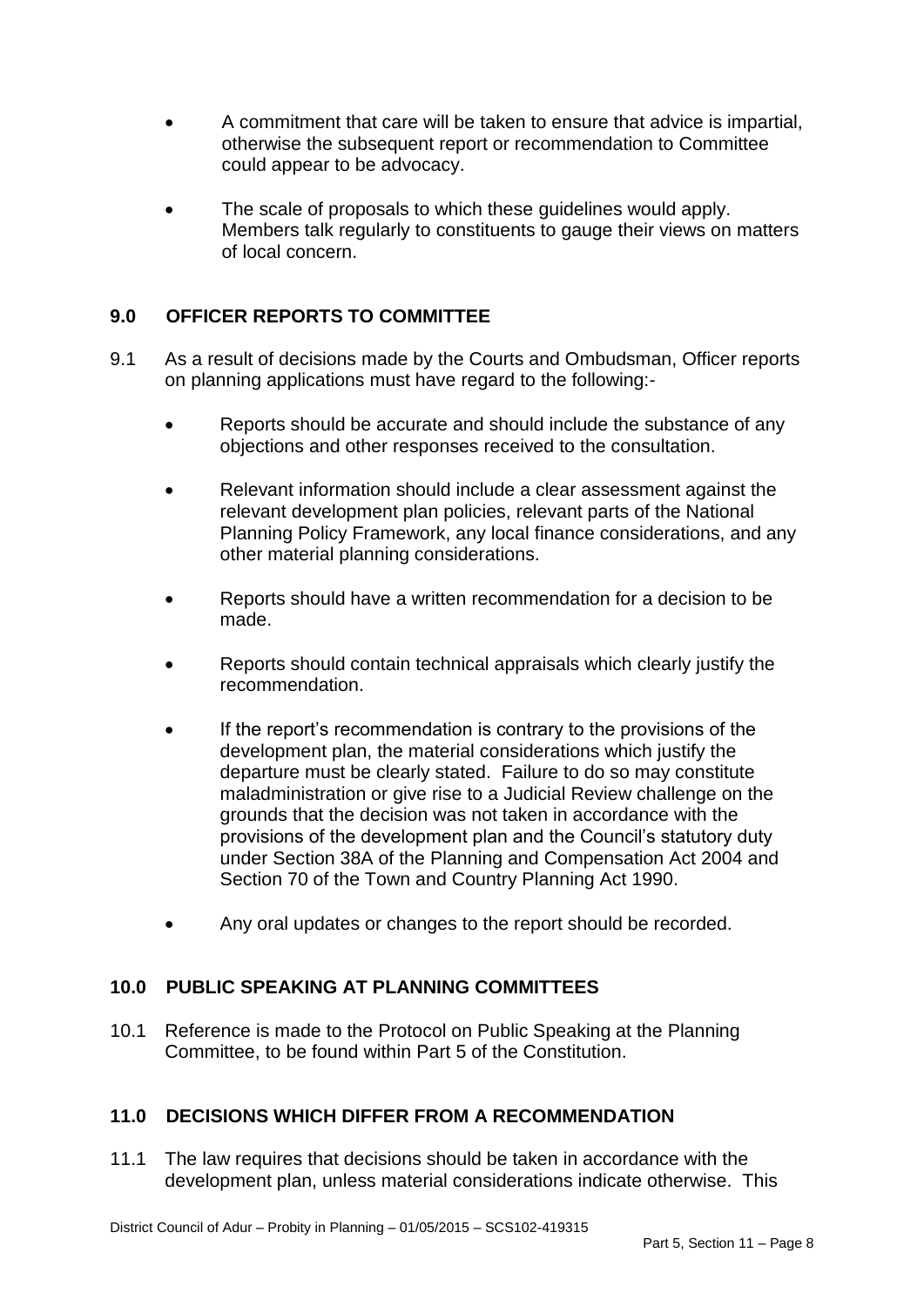applies to all planning decisions. Any reasons for refusal must be justified against the development plan and other material considerations.

- 11.2 The Courts have expressed the view that the Committee's reasons should be clear and convincing. The personal circumstances of an applicant or any other material or non-material planning considerations which might cause local controversy will rarely satisfy the relevant tests.
- 11.3 Planning Committees can, and often do, make a decision which is different from the Officer recommendation. Sometimes this will relate to conditions or terms of a Section 106 obligation. Sometimes it will change the outcome, from an approval to a refusal or vice versa. This will usually reflect a difference in the assessment of how a policy has been complied with, or different weight ascribed to material considerations.
- 11.4 Planning Committees are advised to take the following steps before making a decision which differs from the Officer recommendation:-
	- Firstly, if a Member is concerned about an Officer recommendation, they should discuss their area of difference and the reasons for that with Officers in advance of the Committee meeting;
	- Recording the detailed reasons as part of the mover's motion;
	- Adjourning for a few minutes for those reasons to be discussed and then agreed by the Committee;
	- Where there is concern about the validity of reasons, considering deferring to another meeting to have the putative reasons tested and discussed.
- 11.5 If the Planning Committee makes a decision contrary to the Officers' recommendation, a detailed minute of the Committee's reasons should be made and a copy placed on the application file. Members should be prepared to explain in full their planning reasons for not agreeing with the Officers' recommendation.
- 11.6 The Officer should also be given an opportunity to explain the implications of the contrary decision, including an assessment of a likely appeal outcome, and chances of a successful award of costs against the Council, should one be made.
- 11.7 All applications that are clearly contrary to the development plan must be advertised as such, and are known as 'departure' applications. If it is intended to approve such an application, the material considerations leading to this conclusion must be clearly identified, and how these considerations justify overriding the development plan must be clearly demonstrated.
- 11.8 The application may then have to be referred to the relevant Secretary of State, depending upon the type and scale of the development proposed. If the